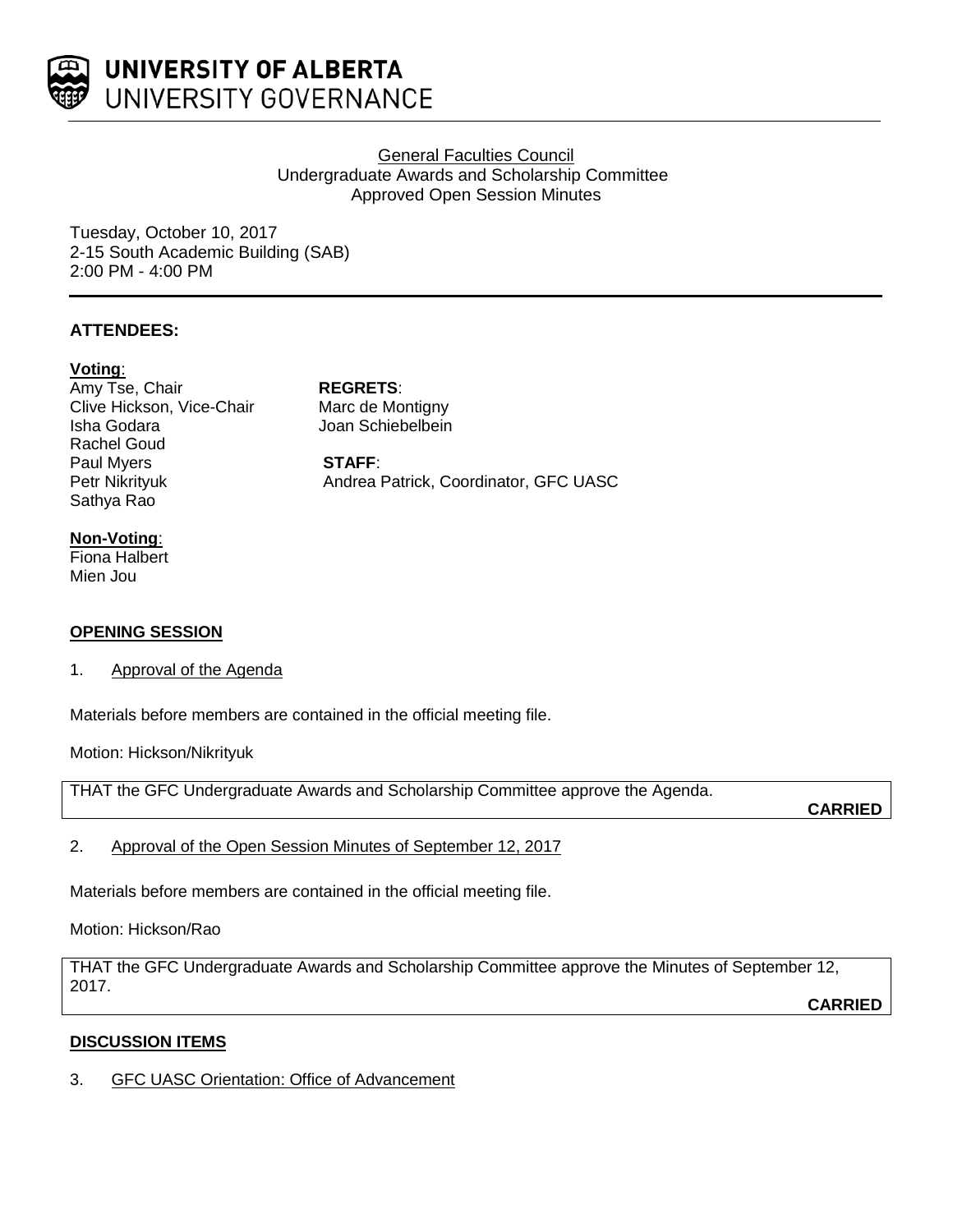Materials before members are contained in the official meeting file.

*Presenter(s)*: Kelly Spencer, Associate Vice-President (Advancement); Matt Weaver, Recording Secretary (Advancement)

*Purpose of the Proposal*: For information/discussion.

### *Discussion*:

Ms Spencer delivered a presentation outlining the Office of Advancement's mission, structure, goals and strategies towards supporting the mission of the University of Alberta by fostering relationships with alumni, parents, friends, and organizations.

In addition to information in relation to donor support specifically applied towards the creation of undergraduate student financial awards, Ms Spencer presented an overview of Advancement's utilization of institutional policies and procedures and internal processes during the initial establishment of these awards.

During the discussion, members enquired about whether the data within the presentation represented undergraduate financial support or graduate financial support. Members also sought clarification about how Advancement's fundraising campaigns are determined.

### 5. Annual Report on Undergraduate Student Financial Support

Materials before members are contained in the official meeting file.

*Presenter(s)*: Melissa Padfield; Deputy Registrar; Fiona Halbert, Assistant Registrar, Student Financial Support

*Purpose of the Proposal*: To discuss the Annual Report on Undergraduate Student Financial Support as per UASC's mandate. This Report provides a snap shot of the current state of undergraduate financial supports issued by the Office of the Registrar (RO) in the 2016/2017 fiscal year.

#### *Discussion*:

Ms Padfield and Ms Halbert provided a summary of the Report to members, noting that the data represents that more financial support was given to more students within the reporting period in alignment with *For the Public Good.* Ms Halbert provided specific information in relation to need- and merit-based awards and bursaries, domestic and international students, as well as entrance awards.

During the ensuing discussion, members enquired about the number of items which do not get distributed. Members also discussed the value of data reflecting which groups of students are receiving and not receiving awards.

# **ACTION ITEMS**

6. New Endowed Undergraduate Awards and Bursaries for Approval

Materials before members are contained in the official meeting file.

*Presenter(s)*: Fiona Halbert, Assistant Registrar, Student Financial Support

*Purpose of the Proposal*: To approve new undergraduate awards, scholarships and bursaries.

Items:

Frances (Russill) Hanna Scholarship in Nursing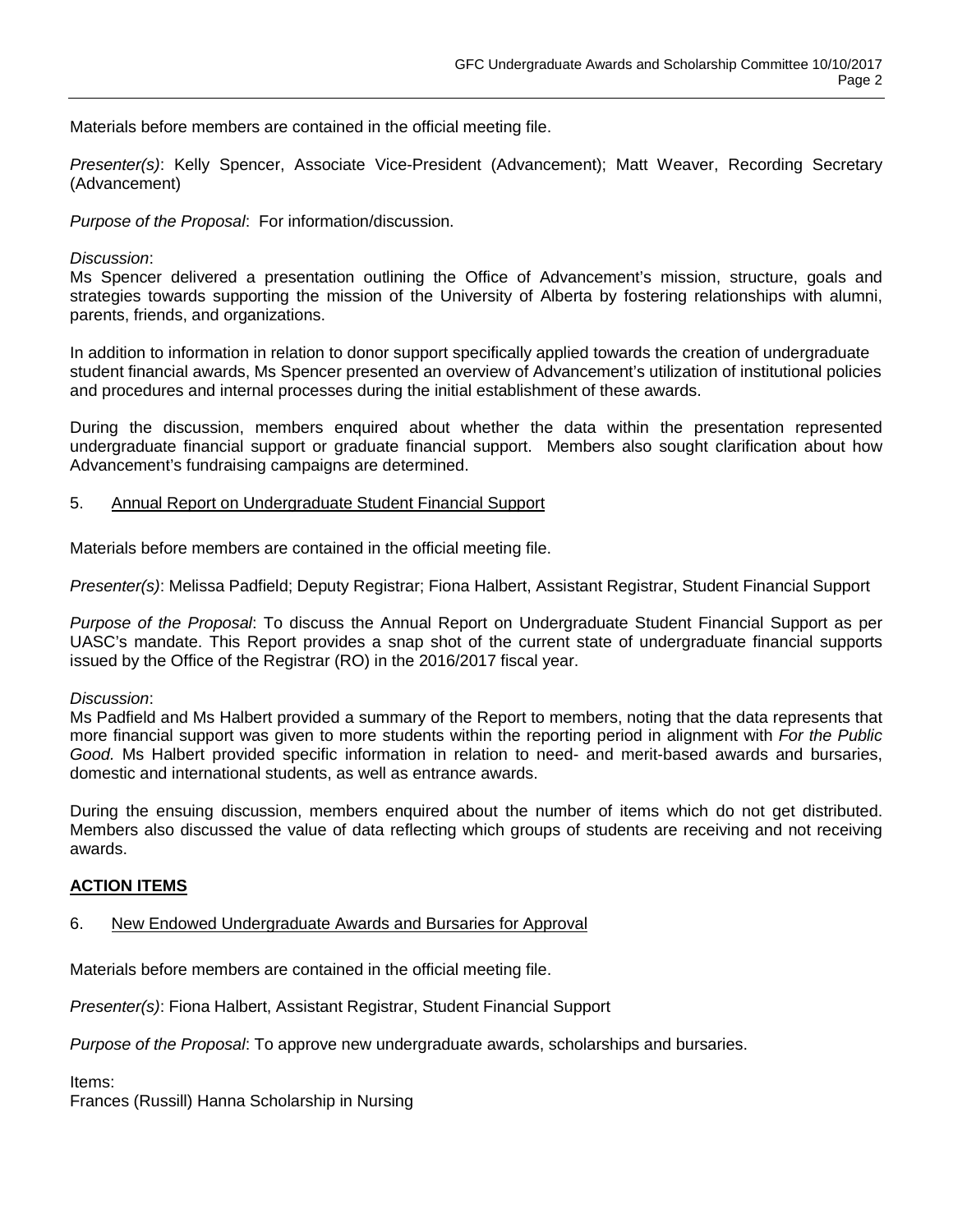Fogolâr Furlan D'Edmonton Award George Kermack Family Bursary Dr Douglas MacDougall Bursary in Dentistry Heng-Joo and Ku-Leong Ng Bursary in Engineering

## *Discussion*:

During the discussion in relation to these items, members expressed a number of questions and comments in relation to the titles of items, GPA requirements, citizenship requirements and regulations around study permits.

An item was removed from consideration pending additional clarification with the donor.

### Motion: Rao/Myers

THAT the GFC Undergraduate Awards and Scholarship Committee approve, under delegated authority from General Faculties Council, Proposed New Undergraduate Awards and Bursaries, as submitted by Student Financial Support and as set forth in Attachment 1, as amended, to be effective immediately.

**CARRIED**

#### 7. Proposed Amendments to the ThresholdImpact Award for Approval

Materials before members are contained in the official meeting file.

*Presenter(s)*: Fiona Halbert, Assistant Registrar, Student Financial Support

*Purpose of the Proposal*: Amending the existing ThresholdImpact STEM award will meet the donor intentions of supporting under-represented student (female or of Aboriginal descent) in the STEM areas of study.

*Discussion*:

Members discussed the additional information provided within the terms describing "rural community".

# Motion: Myers/Hickson

THAT the GFC Undergraduate Awards and Scholarship Committee approve, under delegated authority from General Faculties Council, the Proposed Amended ThresholdImpact STEM award, as submitted by Student Financial Support and as set forth in Attachment 1, to be effective immediately.

**CARRIED**

#### 8. Amendments to An Existing Undergraduate Award for Approval

Materials before members are contained in the official meeting file.

*Presenter(s)*: Fiona Halbert, Assistant Registrar, Student Financial Support

*Purpose of the Proposal*: To approve amendments to an existing undergraduate award.

Item:

Helen Biltek Leadership Scholarship

#### *Discussion*:

Members discussed institutional eligibility for this item, as well as the meaning of "student activities". A member suggested an amendment to the terms to include applicable Honors programs.